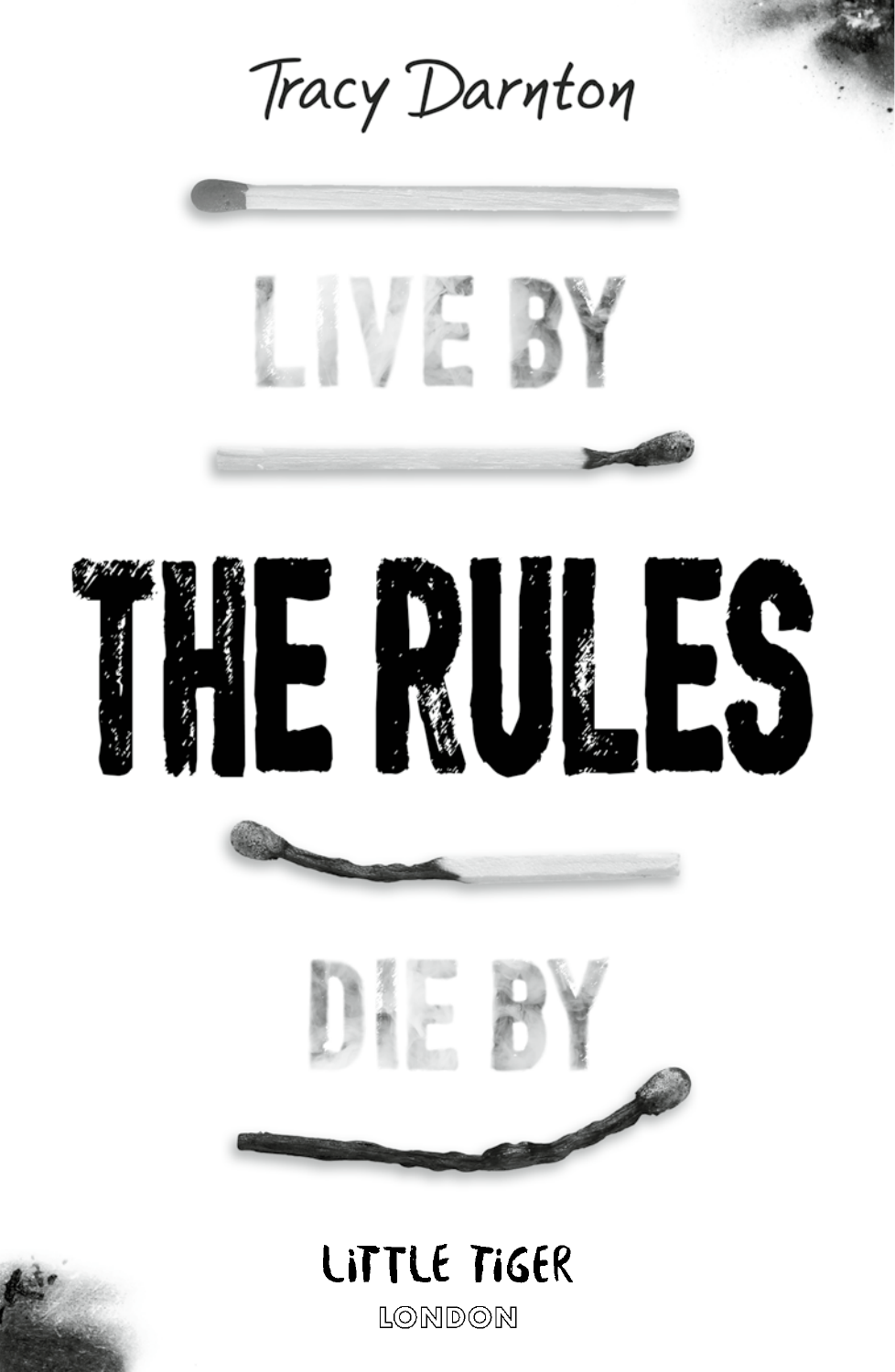*For Tricia and Pete, who always seem to know which rules to follow and which to break.* 

*The Rules* contains content some readers may find triggering, including references to and instances of domestic abuse and violence, PTSD and panic attacks.

STRIPES PUBLISHING LIMITED An imprint of the Little Tiger Group 1 Coda Studios, 189 Munster Road, London SW6 6AW

www.littletiger.co.uk

First published in Great Britain by Stripes Publishing Limited in 2020 Text copyright © Tracy Darnton, 2020 Cover copyright © Stripes Publishing Limited, 2020 Additional images used under licence from Shutterstock.com Author photograph © Charlie Matters

ISBN: 978-1-78895-214-9

The right of Tracy Darnton to be identified as the author of this work has been asserted by her in accordance with the Copyright, Designs and Patents Act, 1988.

All rights reserved.

This book is sold subject to the condition that it shall not, by way of trade or otherwise, be lent, resold, hired out, or otherwise circulated without the publisher's prior consent in any form of binding or cover other than that in which it is published and without a similar condition including this condition, being imposed upon the subsequent purchaser.

A CIP catalogue record for this book is available from the British Library.

Printed and bound in the UK.



The Forest Stewardship Council® (FSC®) is a global, not-for-profit organization dedicated to the promotion of responsible forest management worldwide. FSC defines standards based on agreed principles for responsible forest stewardship that are supported by environmental, social, and economic stakeholders. To learn more, visit www.fsc.org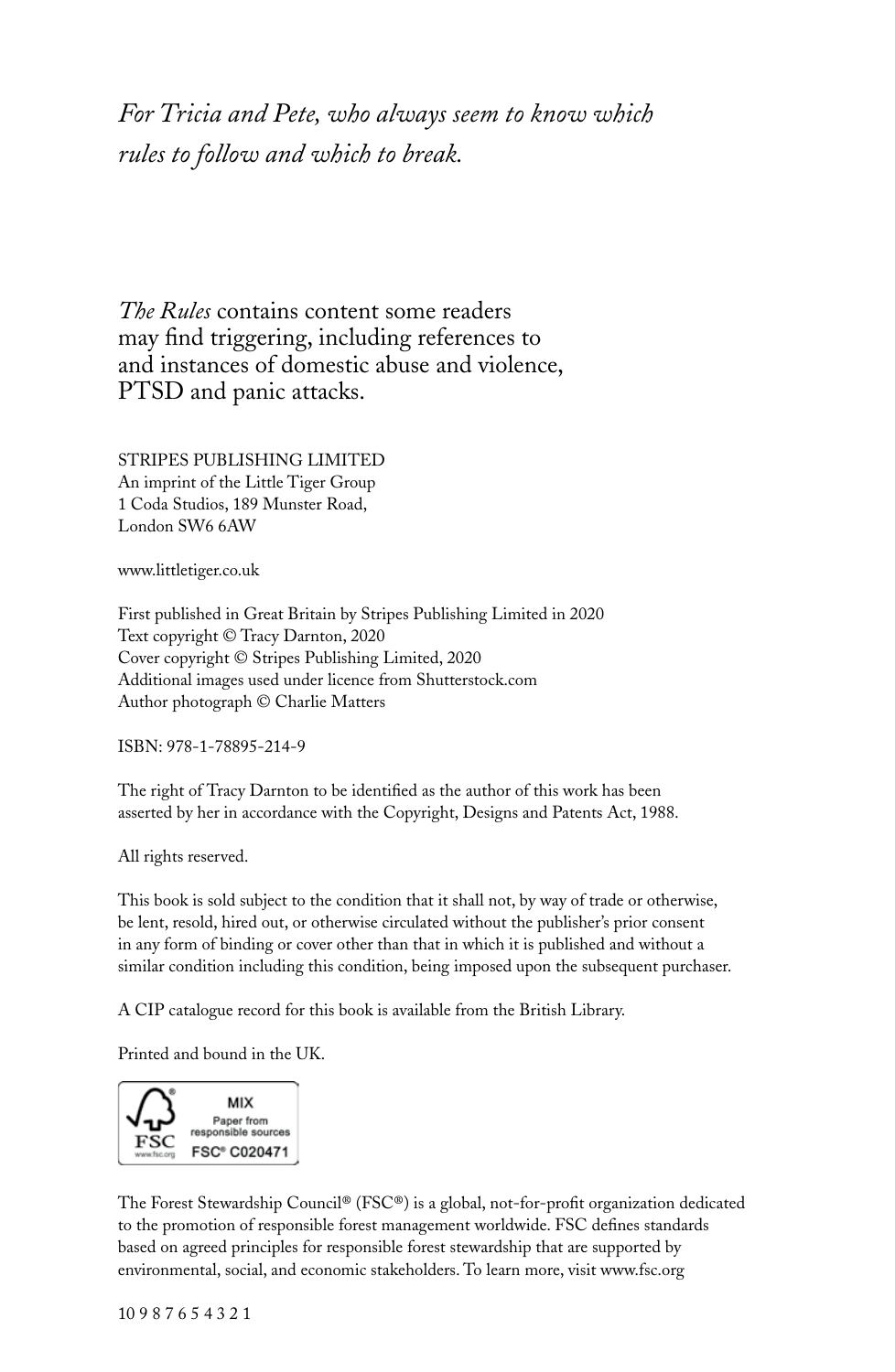## Rule: Trust no one

That's the strange thing about Dad's rules. I thought they were just his weird nonsense at first but then I realized I was following them. I mean, *choosing* to follow them – not just because he'd scratched them up on the massive board fixed to the wall. When Dad said *Trust no one*, he meant officials, the state, teachers, doctors, even other preppers.

And I followed the Rule.

I *still* follow the Rule.

I trust no one.

Especially him.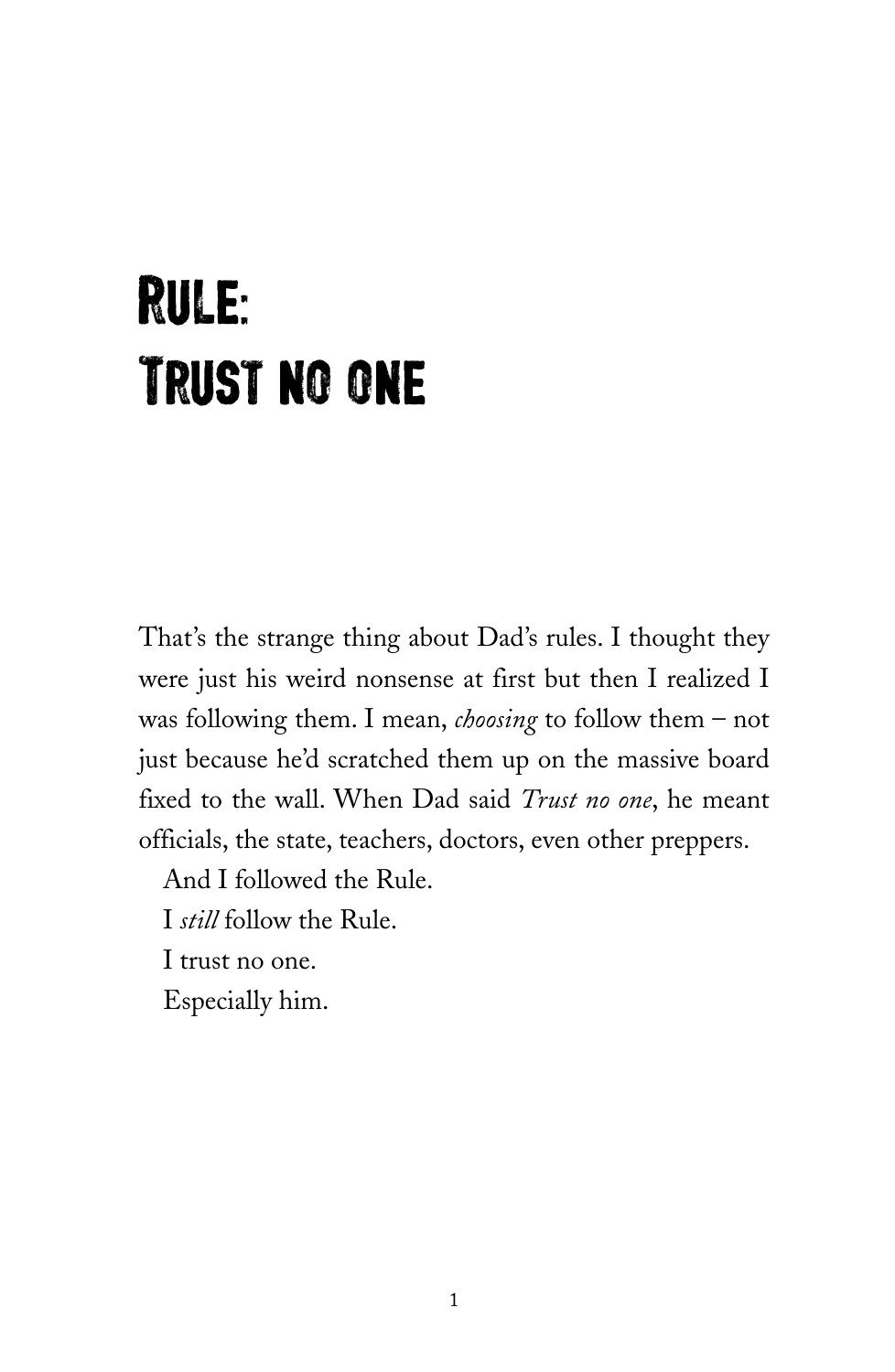December  $\int$ 

It's hard to imagine, but the Bowling Plaza is even worse than usual tonight. A giant, bobbing inflatable snowman is tethered to the roof, casting menacing shadows over the car park. Inside they've strung up cheap tinsel and 'Season's Greetings' banners, and a plastic tree with red and green baubles sits on the reception desk, getting in the way. It's only the first day of December, but already there's a sickly smell of stale mulled wine and a drunken office party is messing about by the pool tables.

Spotty Paul on shoe duty is dressed as an elf. You'd think he'd have more respect for himself. I don't like doing anything where you have to wear communal shoes. I've had enough of hand-me-down crap. Paul sprays them with a sickly aerosol between each customer, but even so, it freaks me out. I shudder as I put them on.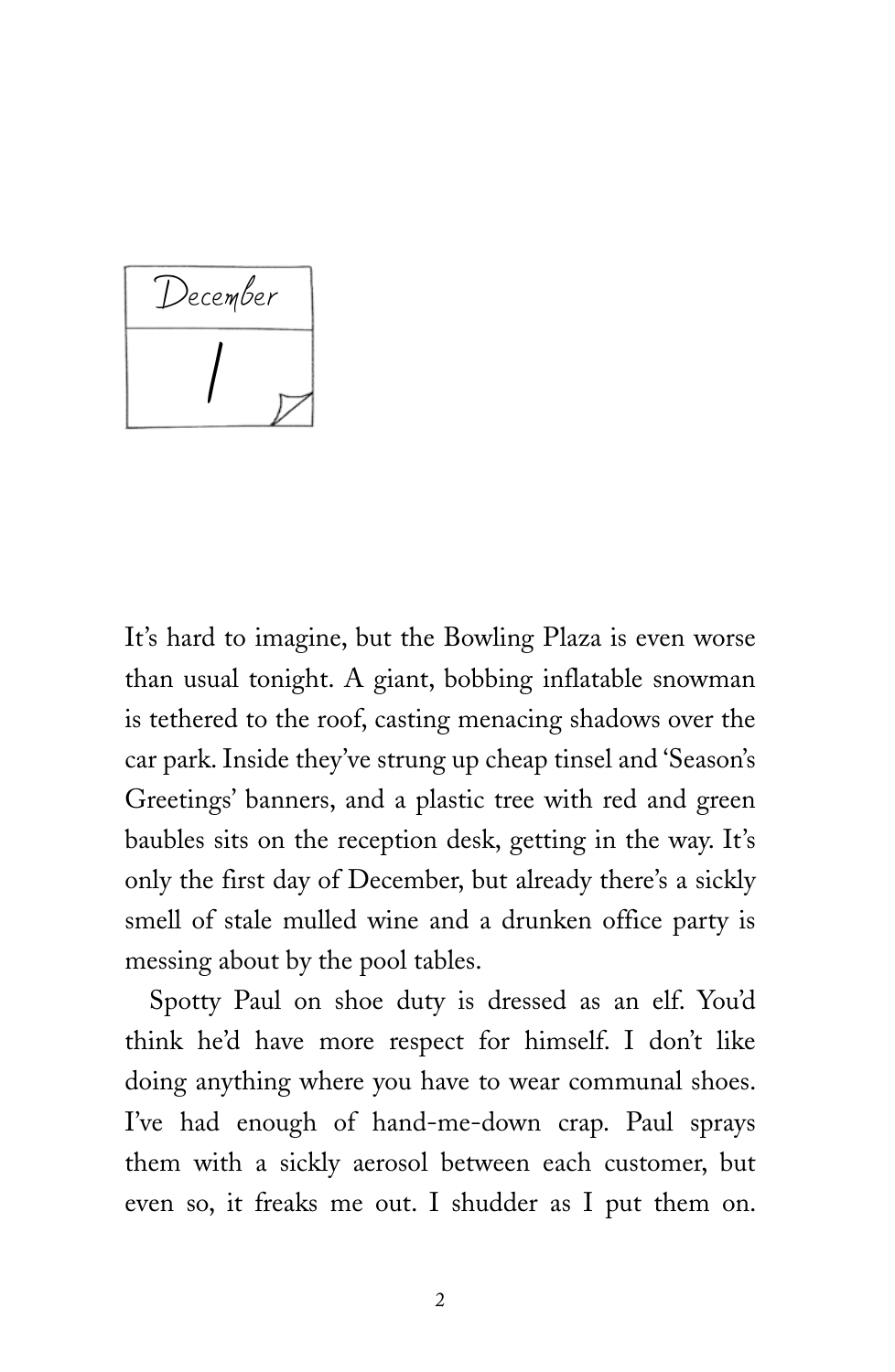This interests Julie and she makes a note in her stripey book as usual.

"Maybe it's due to my feelings of abandonment," I tell her helpfully so she has something else to write down. "Or maybe it's because I dislike other people's smelly feet which is completely rational, by the way."

Can you believe social services still has a budget for bowling and ice cream with Julie? The free ice cream would be OK if I was, like, six years old and on a beach. I'd rather have a double-shot Americano. I don't want a machine coffee in a plastic cup, so I stare for a while at the ice-cream choices to build the suspense before saying, "Nothing, thanks."

Julie looks disappointed. Maybe because she is now a grown woman licking a Solero next to a teenage girl sipping at a cup of water. I tell Julie she should cut back on the ice creams. If she takes all her clients out like this, no wonder.

"No wonder, Julie," I say, tutting.

Julie reddens and makes another note. Does she ever just call it as it is or does she always have some mumbo-jumbo excuse for my behaviour? "So who's drawn the short straw this year?" I ask.

"We're having a little trouble getting the right placement for you after term finishes," says Julie, fidgeting. This is Julie-speak for 'nobody wants you'.

"How will Santa know where to find me?" I stare, wide-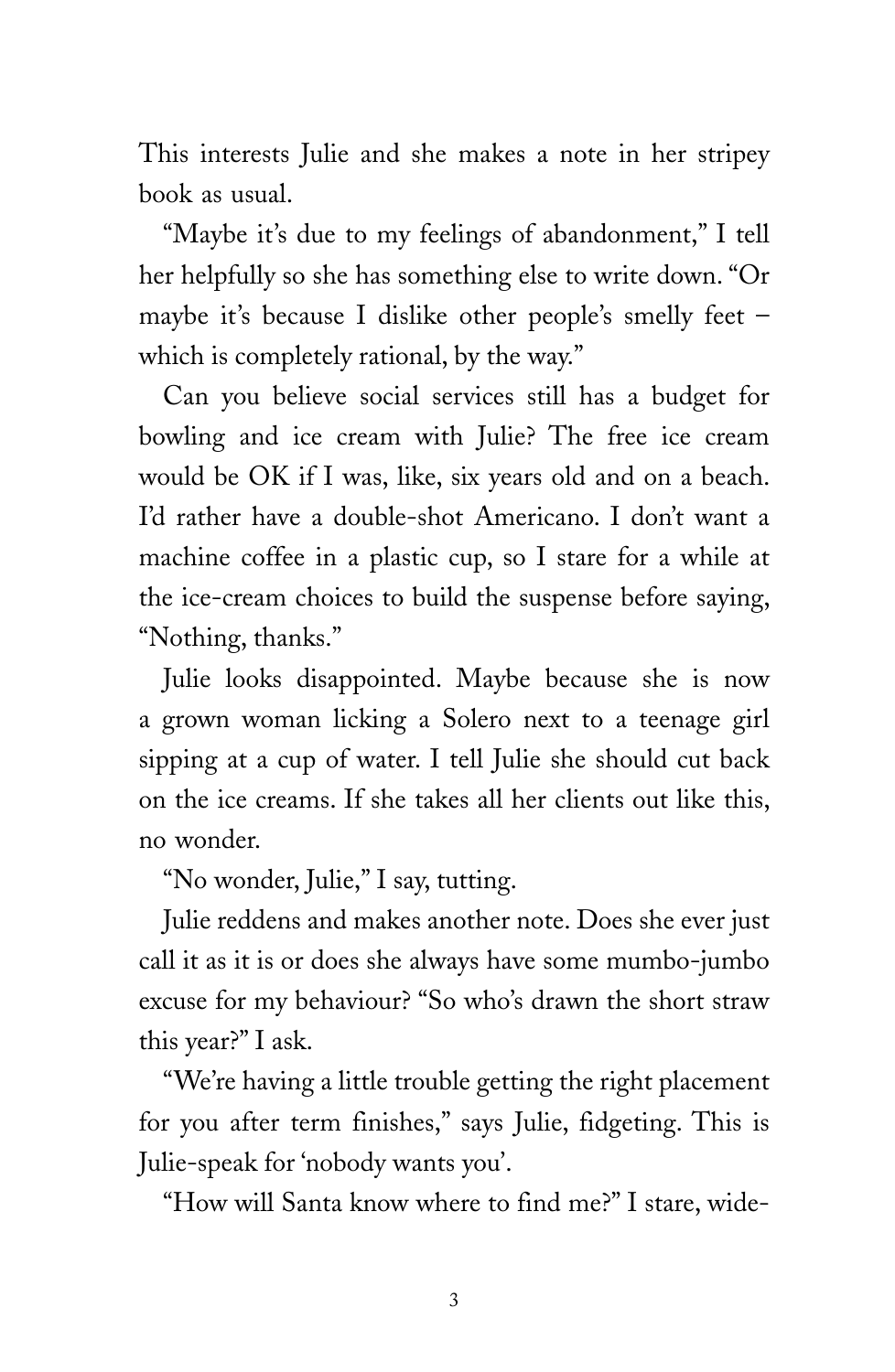eyed. I see her processing whether I'm serious or not. She just doesn't get irony.

To be honest, I see the Christmas stuff happening around me like a trailer for a film I don't get to watch in full; like those adverts on TV where one big happy family sits down at a glittering table with a shiny turkey. It's not my world. I'm like the Ghost of Christmas No One Wants in a foster home. They have to pretend to like me and cover up the fact their own child gets piles of gifts from relatives who actually give a damn.

"So no room at the inn," I say, and laugh. "That reminds me of something."

"It'll be fine." Julie pats my hand. I shrug her off.

"Tell them it's only dogs who aren't just for Christmas – you can get rid of kids, no problem," I say. "Anyway, I don't know what all the fuss is about. It's just a day when the shops are shut and the telly's better."

Julie's Solero is dripping down her hand. I watch as the drip plops on to her lap.

"Can't I stay at Beechwood by myself?" I already know the answer.

The office party's getting rowdier, singing along to piped Christmas singles from last century. Paul the elf has to intervene.

I start bowling with Julie. "The sooner we begin, the sooner it's over," I say.

We take the furthest alley as usual, like an old married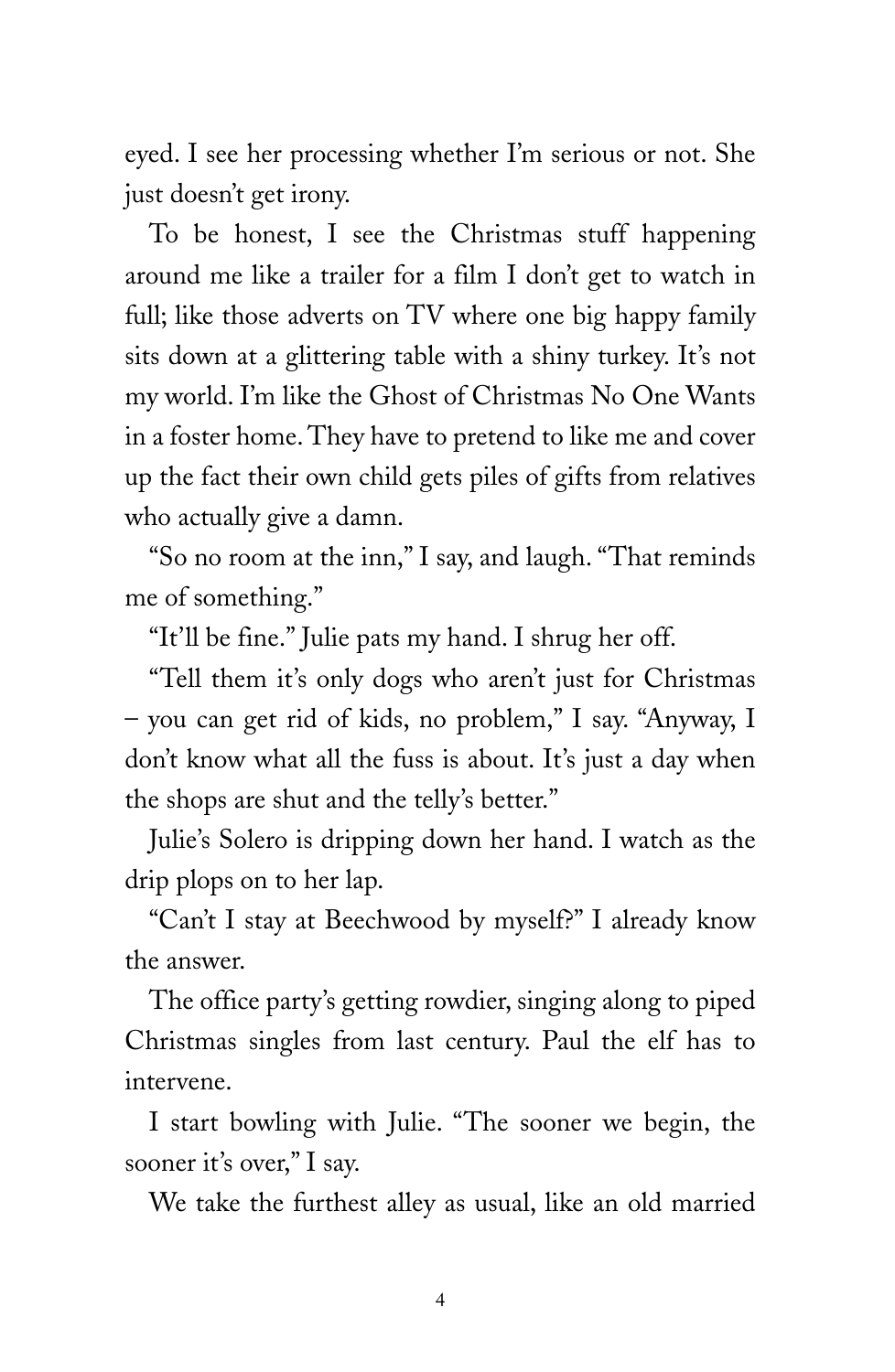couple picking their regular table at the pizzeria.

I watch as she bowls. The ball trickles down the polished lane, heading slowly for the gutter at the side. She looks surprised. I don't know why. She's always rubbish at this. I used to think she was letting me win and hate her for it, as if my winning a game of ten-pin bowling would make everything all right in Julie-world. She keeps asking me if I'm OK, if I'm having a good time. Please! In this place? She's poking in her bag and casting glances my way like she's got more to tell me. I know the signs.

I win the game, by the way. I always win at things that don't matter.

"I have some news," says Julie, when we stop for her to take a rest and guzzle a fizzy drink.

Finally. What now?

"We've had a letter for you. From your dad. How do you feel about that?" She is obsessed, literally obsessed, with how I feel about everything. "We've struggled to find him, as you know. There was some confusion over names and information." She rummages in her briefcase and hands me an envelope. It sits in my hand like an unexploded bomb.

"If you don't want to look at it today, we can save it for another time. This must all be a big surprise," says Julie. She pats my knee. "Turns out he was back in America." She says it like that's an achievement – like he's a film star rather than a waster.

STRIKE! The teenagers on the alley next to us are doing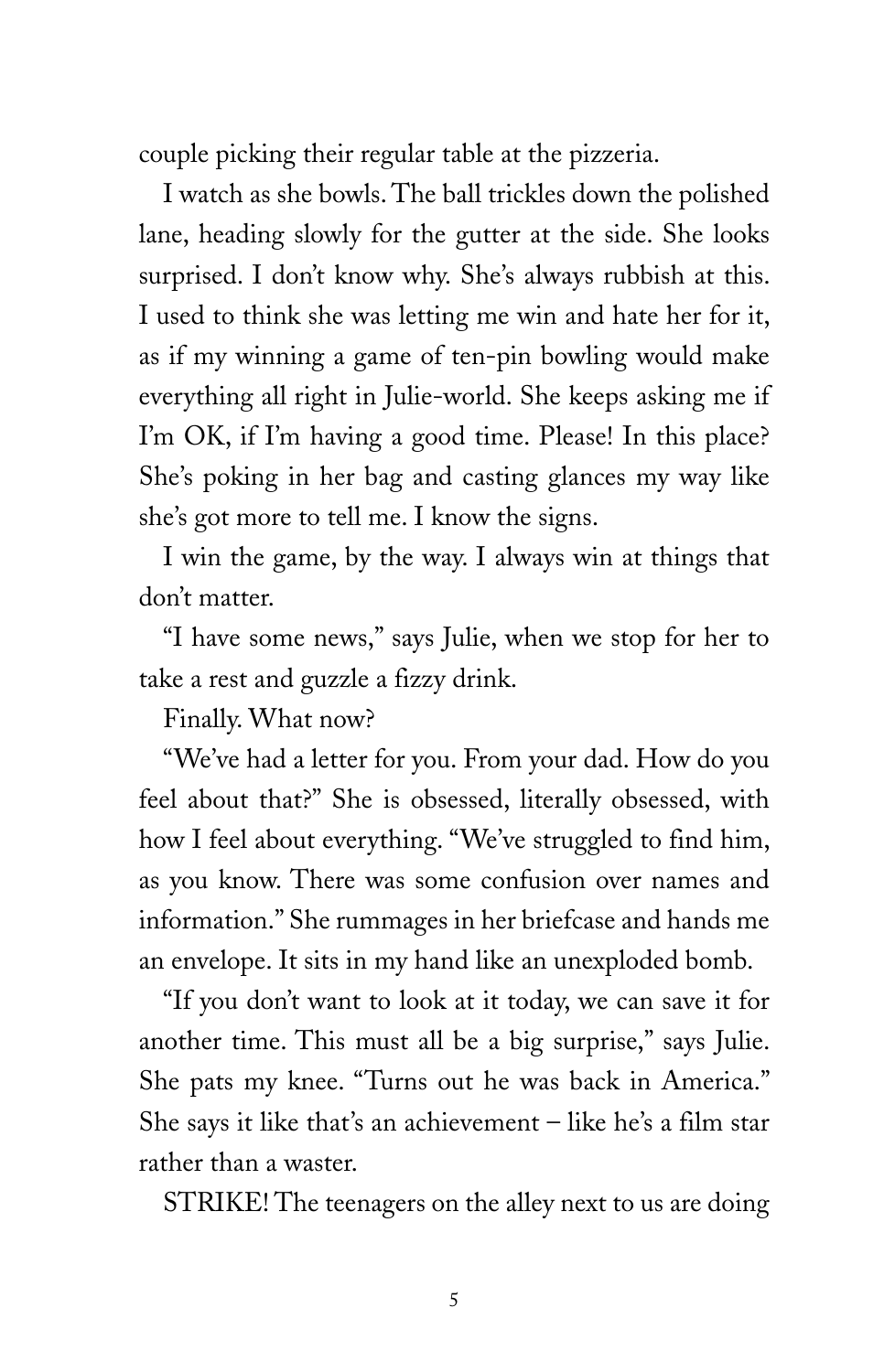a moonwalk as the scoring machine flashes and plays loud music.

What am I doing in this place?

I look carefully at the envelope addressed to Somerset Social Services. The idiots looking for him must have told him where I've ended up. I flip it over. The return address is a place in Florida.

Julie checks her watch. Her concern for me only lasts until eight o'clock. She has to get back to her real life. She fiddles with her wedding ring.

I breathe. I listen to the clatter of the bowling balls and the whoops of another strike.

"OK," I say. "I'll read it."

I remove the letter from the envelope with my fingertips as if it's hot. It's oh-so-carefully typed, but I'm not fooled by him.

## F.A.O. Amber Fitzpatrick

## Dear Amber,

I can't tell you how pleased I was to finally have news of you. I'm sorry for your loss. I can only imagine what you've been through. But you don't need to worry about anything now – I'm here for you.

Your mom made it pretty difficult after we split

6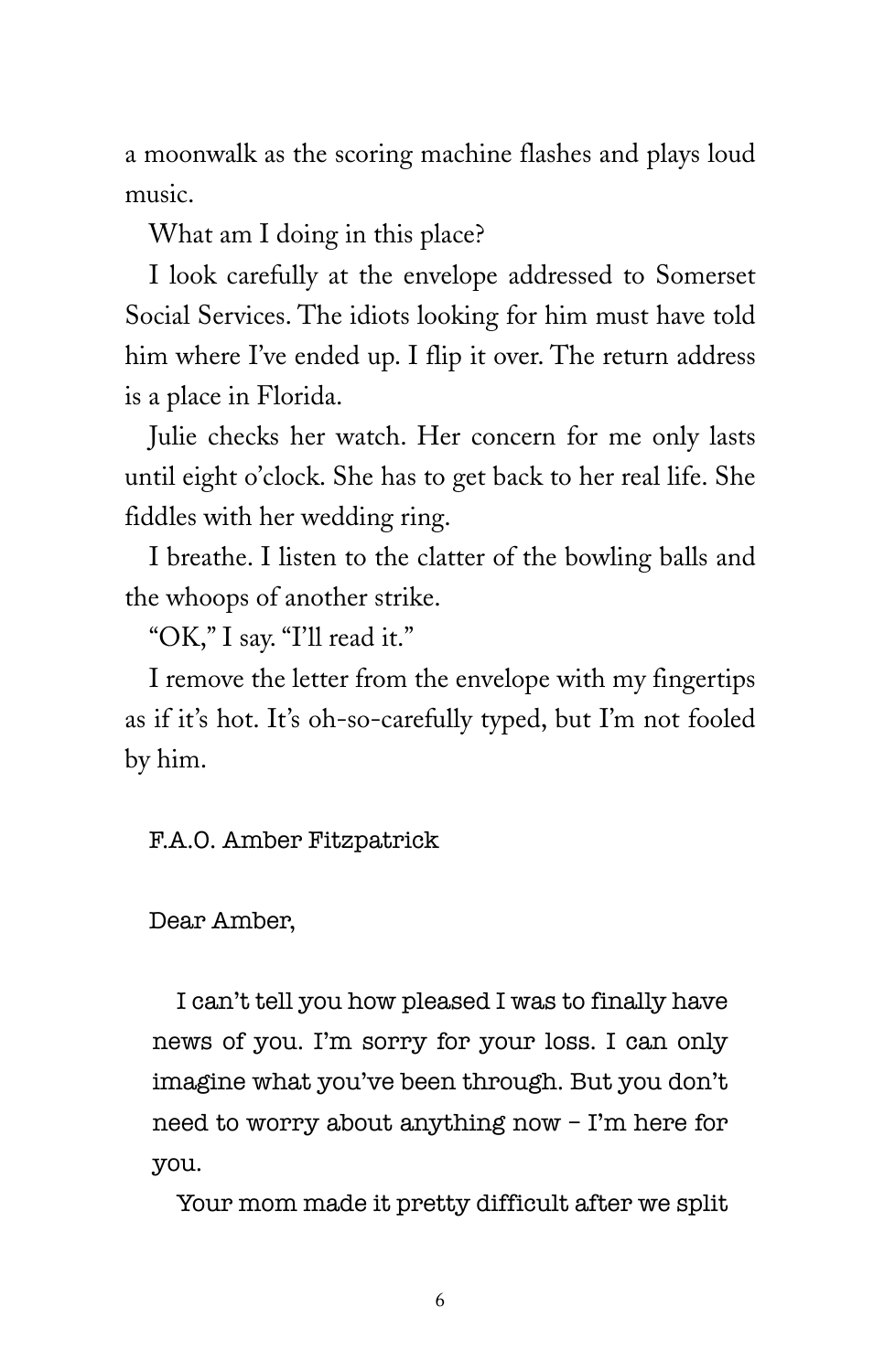up, but I never stopped looking for the pair of you. You know I'd never give up. I went to your old addresses, but you'd moved on every time. You always were a hard girl to pin down, Amber. I can't wait to see what a beautiful young woman you've grown into.

I look forward to rekindling that special bond between us.

Your loving father

"Short but sweet," says Julie. "He's been looking for you all this time."

There's nothing sweet about my father, but then she's never met him. She knows nothing real about him. About him and me. I promised Mum in one of her lucid episodes that I'd never tell anyone what he used to do to her … to me. He damaged her forever as sure as if he'd poured the alcohol and the pills down her throat himself. Some secrets are safer kept – especially when your dad's not the forgiving type.

It dawns on me that Julie's probably thinking Dad's the Christmas miracle, appearing to solve all her problems with placing me. She's seeing a happy reunion in Julie la-la land. But that's the last thing I want. And now he's found me, I know there's no way Julie can keep me safe. Not from him. I can't rely on anybody but me.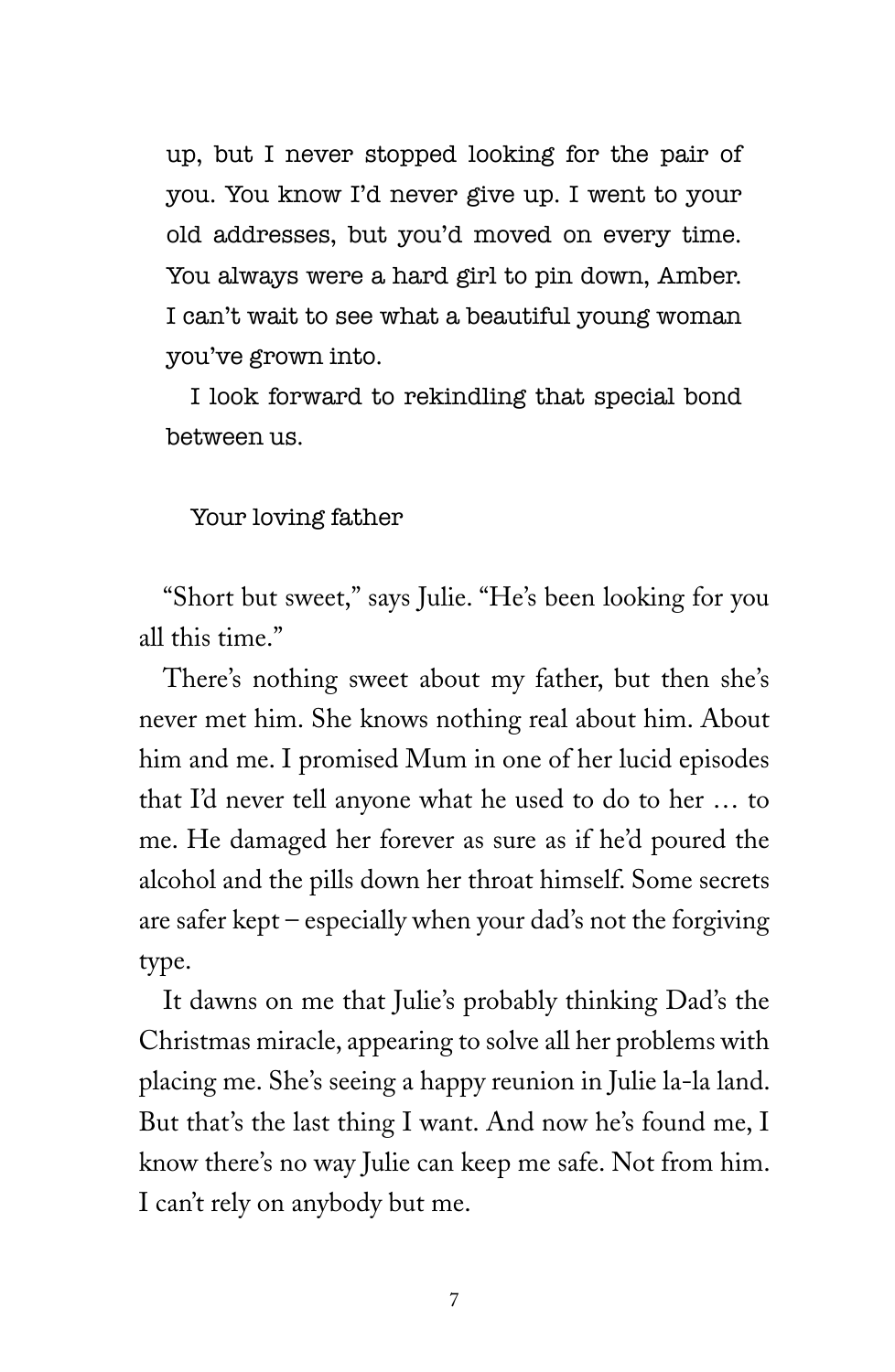"So how do you feel about your dad getting back in touch?"

Feelings again. Always feelings.

She checks her notebook. "It's been a while since you've seen him. We had a lucky break in tracking him down at last."

Lucky? He's always landed on his feet. Like a cat with nine lives. After all Mum's efforts with fake names and addresses to make sure the do-gooders couldn't find him, even when she was in hospital and I was playing foster-care roulette.

"Would you like to write back?"

"No need," I say.

"You may feel that now," starts Julie, "but let's talk about it again when you've thought some more. Maybe chat it through with Dr Meadows. It's a lot to take in, sweetie."

And as usual she's got the wrong end of the stick. She hasn't actually read the letter properly. She doesn't know how my father operates – but I do. Ten days have passed since the posting date. He'll be on his way – if he's not already here. I look around me, suspicious now of the office partygoers. I need to make plans. I have to disappear.

"Now that your mum is…" Julie pulls awkwardly at her necklace.

"Dead, you mean."

"…no longer here, we could explore other family options."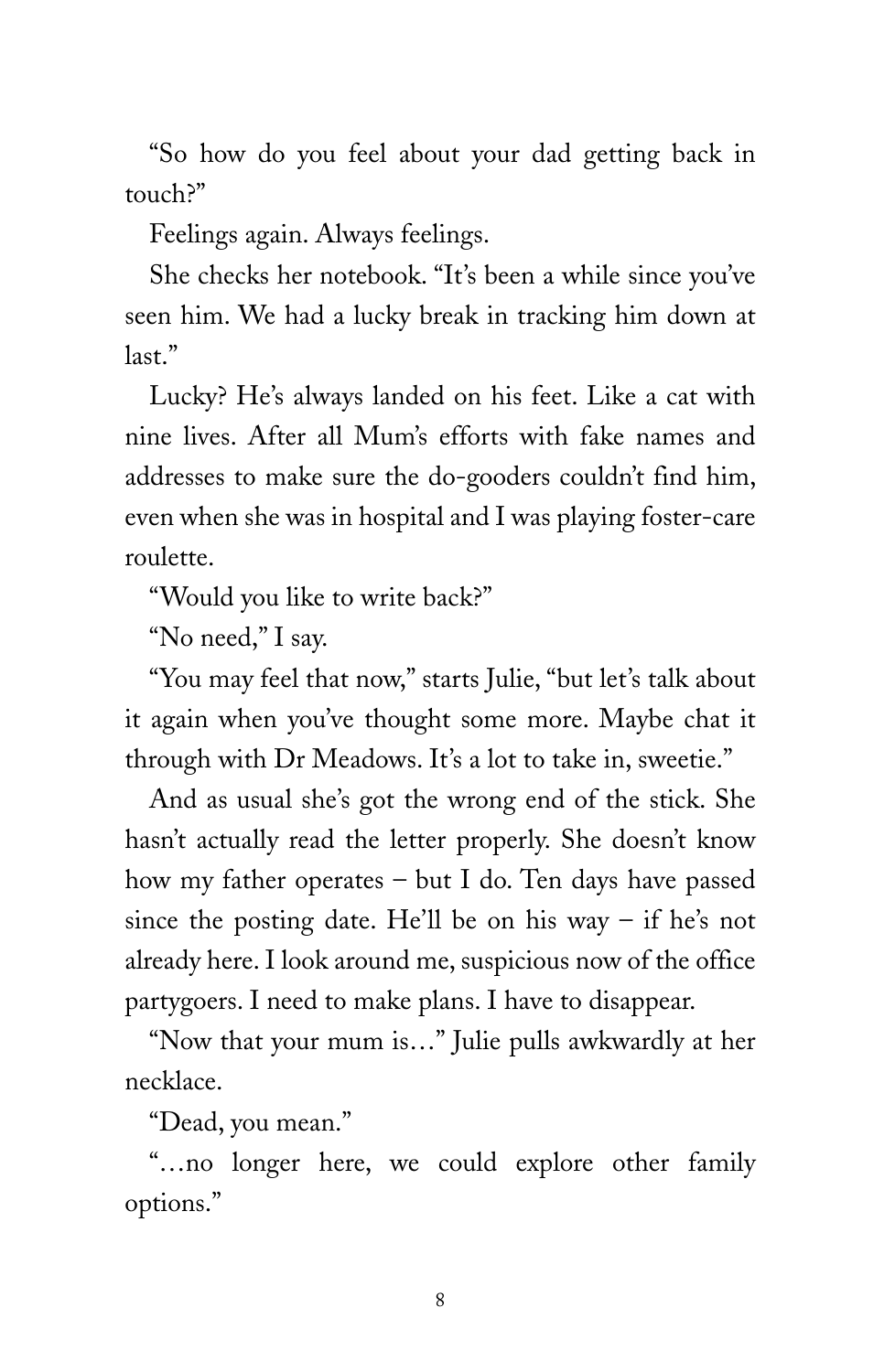Family? My dad? I'd rather be shacked up with some cardboard and a blanket in a multi-storey car park. Mum and I did it to get away from him before. And yet now … now I have more to lose. I have what Julie would call prospects. My grades are good, I want to go to university. I have decent teachers. Not that I'd ever tell them that.

Julie puffs to her feet and waddles over to choose a bowling ball. "Come on, double or quits."

I think of my neat little room at Beechwood School: the duvet cover that Julie and I picked out at Primark, the posters I carefully stuck to the wall and the row of books on the shelf. There's a bright orange cushion Julie bought me for my birthday that I pretended not to like. Too big to pack now. The furniture is brown and slightly tatty, circa 1999, but everyone's room is like that. I don't stand out among the boarders except in the holidays.

Julie heads off to the ladies after all that Diet Coke, while I stare at the wall and try to think straight. I thought I'd made myself invisible, and then Julie's boss ruins it all by interfering in my business. The letter has tracked me down like a heat-seeking missile and I'm not free of Dad even at the rundown Bowling Plaza. I dig my fingernails into the palm of my hand, cross with myself for getting complacent, for getting to like somewhere, when I should have known it wouldn't last.

 $\sim$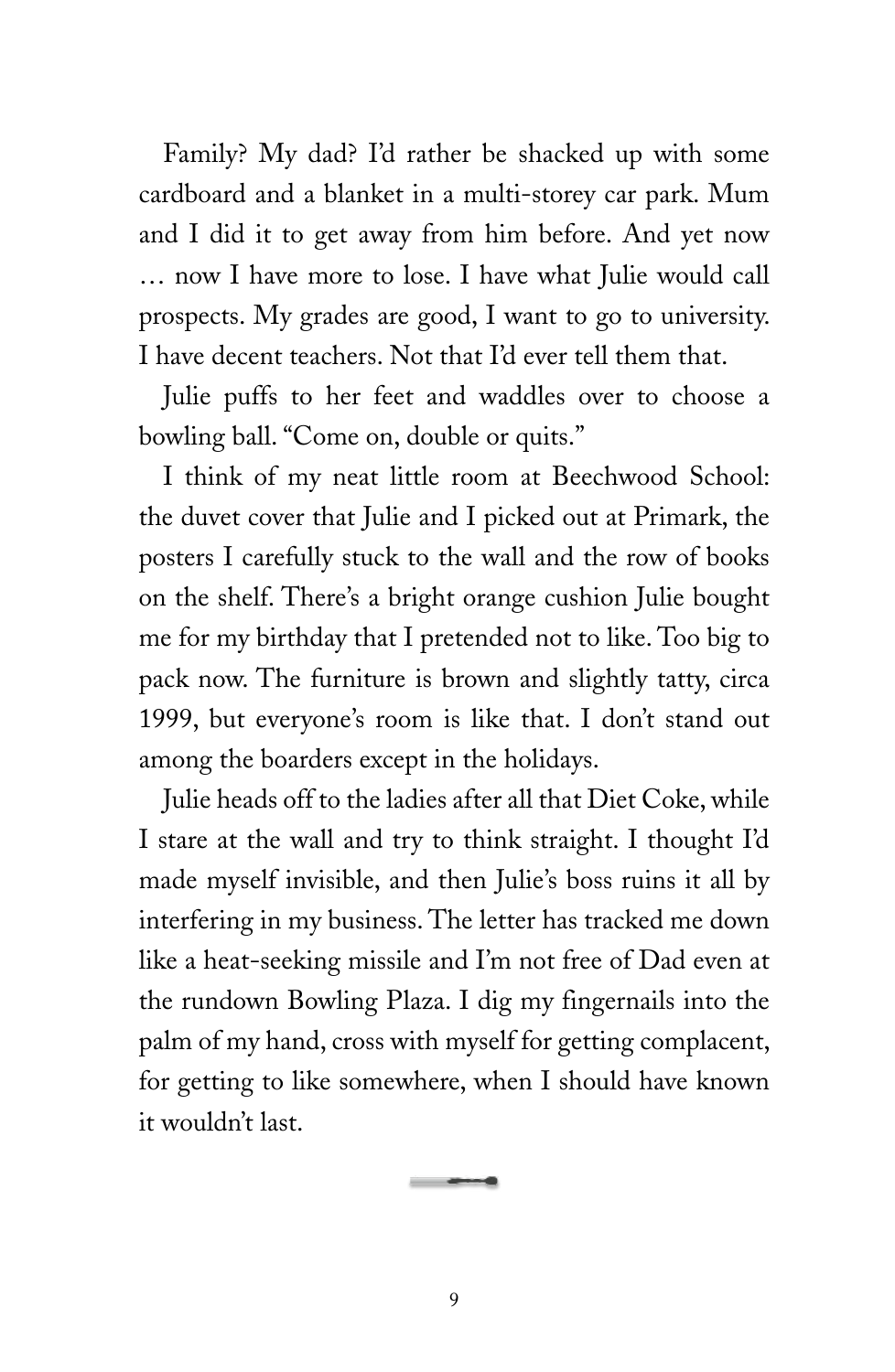Julie hugs me in the car once we've pulled up outside Beechwood. I let her. She won't be seeing me again. I bite my lip and stare out at the flickering lights on the tree by the main entrance. The angel at the top has broken and the wings are blinking on and off. I was going to help decorate the hall with holly and ivy next week. Proper greenery from the garden – real decorations, not ones made of foil and plastic.

She reaches over to the back seat and passes me a red envelope. Not another letter bombshell.

"It's an advent calendar," she says, smiling.

It's bigger than a normal greetings card, with twentyfour tiny windows scattered across a picture of polar bears wearing knitted scarves. Silver glitter falls off as I touch it. Merry Christmas, Planet.

"Where are the chocolates, Julie?" I say. "Did you eat them all?"

Her cheeks flush as she ignores my comment. "Open it up, lovely."

Inside, Julie's written in her best handwriting:

Dear Amber, Hope you enjoy opening the windows and are looking forward to the festive season. J xxx

She never quite has the right words. Never sounds normal. Because she fools herself that she's 'down with the kids', she's added a smiley face. Why would I be looking forward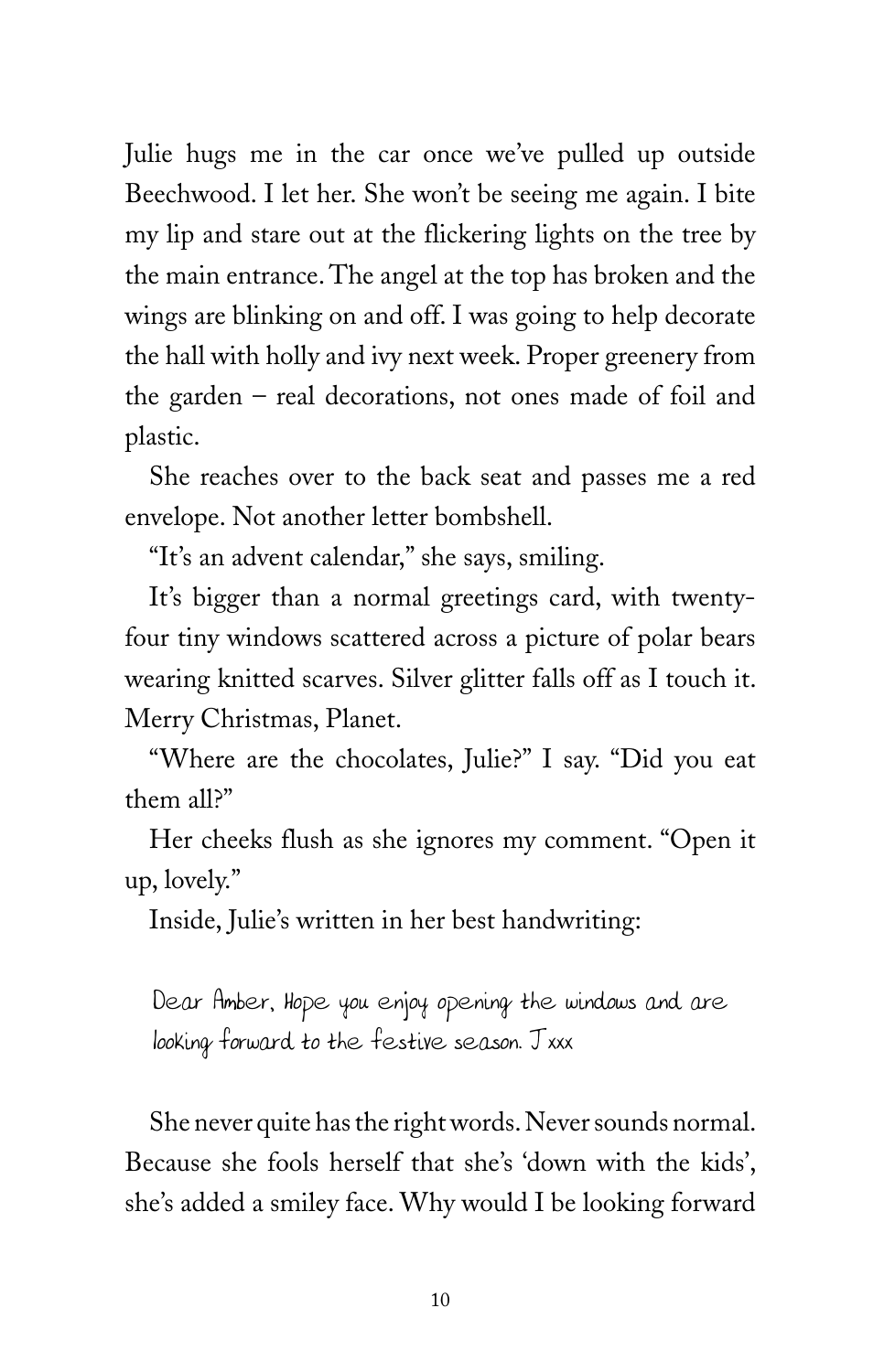to the festive season, when we've already established it's a major inconvenience finding somewhere for me to go?

"It feels like snow's on the way," says Julie, as I stare down at the polar bears. "A white Christmas maybe."

A cold one, then.

"Could I have some extra cash?" I ask. "I need some toiletries and stuff."

She marks it in her notebook and hands me thirty pounds.

"I'll see you next week. We can write a response to your dad's letter together, if you like. No pressure. Whatever's best for you." She smiles. "Maybe with Christmas coming…"

She's happier being useful, making plans.

"Sure. I'll think about it." I shove the cash in my pocket and toss her a bone: "I know I can be a right cow sometimes."

She blushes, unsure what to say to that as it's so true. I can't help but feel slightly fond of her and her flowery smocks.

"Take care of yourself," she says.

I intend to.

"We'll sort something out for you, I promise. Don't forget your advent calendar."

Julie tucks my hair behind my ear.

I get out of the car and lean down towards the window. I nearly say something. I nearly say, 'Thanks, I know you want to help, it's not your fault'. I nearly tell her how I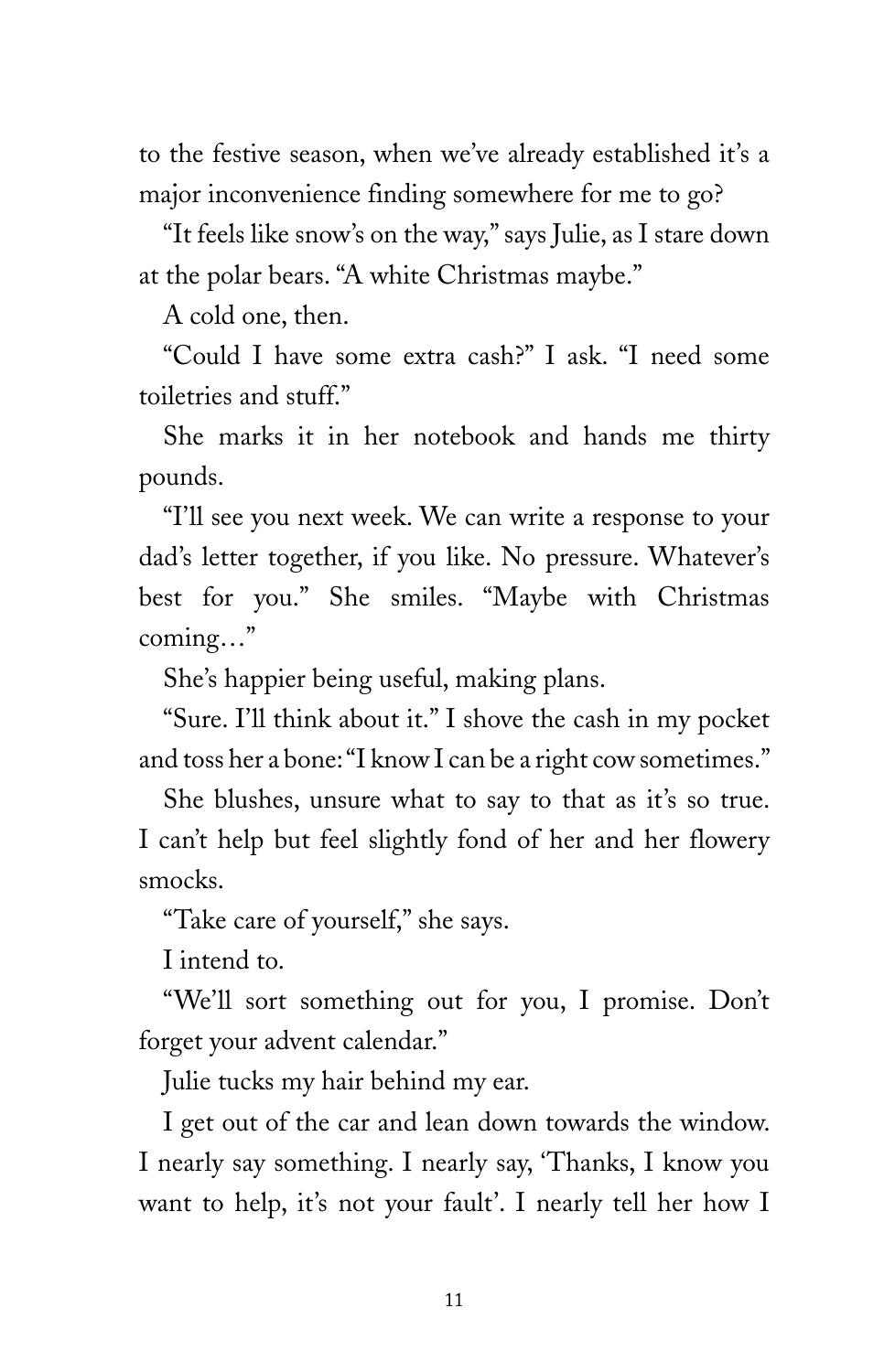really feel and ask for help, but I can't quite do it. The weight of all that's happened is pushing on my chest. So instead I tap on the glass.

"Go easy on the mince pies, Julie," I say.

I turn and walk away.

When I get back to my room, I pull out my rucksack from under the bed. It's my Grab-and-Go Bag, for escape in the event of catastrophe. Dad would be proud of me. *Always have your Grab-and-Go Bag.* That's the Rule.

 $\overline{\phantom{a}}$ 

I pull out my emergency plan, my hands shaking slightly. It's short. Options in the event of imminent disaster are to stay put and fortify, or bug out and go. I choose the second. I'll be well away from Dad if he turns up here at Beechwood. My plan has the address of an empty holiday cottage hundreds of miles away in Northumberland and how to get there. It belongs to Phil and Sue, foster carers from when Mum was in hospital. I can't go back to any of the places we used to live in Somerset or Wales – either Dad already knows them or he could easily find out now. Our last home, the farm, I'm *never* going back there. Phil and Sue's place, The Haven, is somewhere I came to *after*  that life with Dad ended. And even if he manages to get hold of information from social services, a holiday home would never have been recorded in the chaos of my file.

I retrieve the cash I've stashed; notes pressed carefully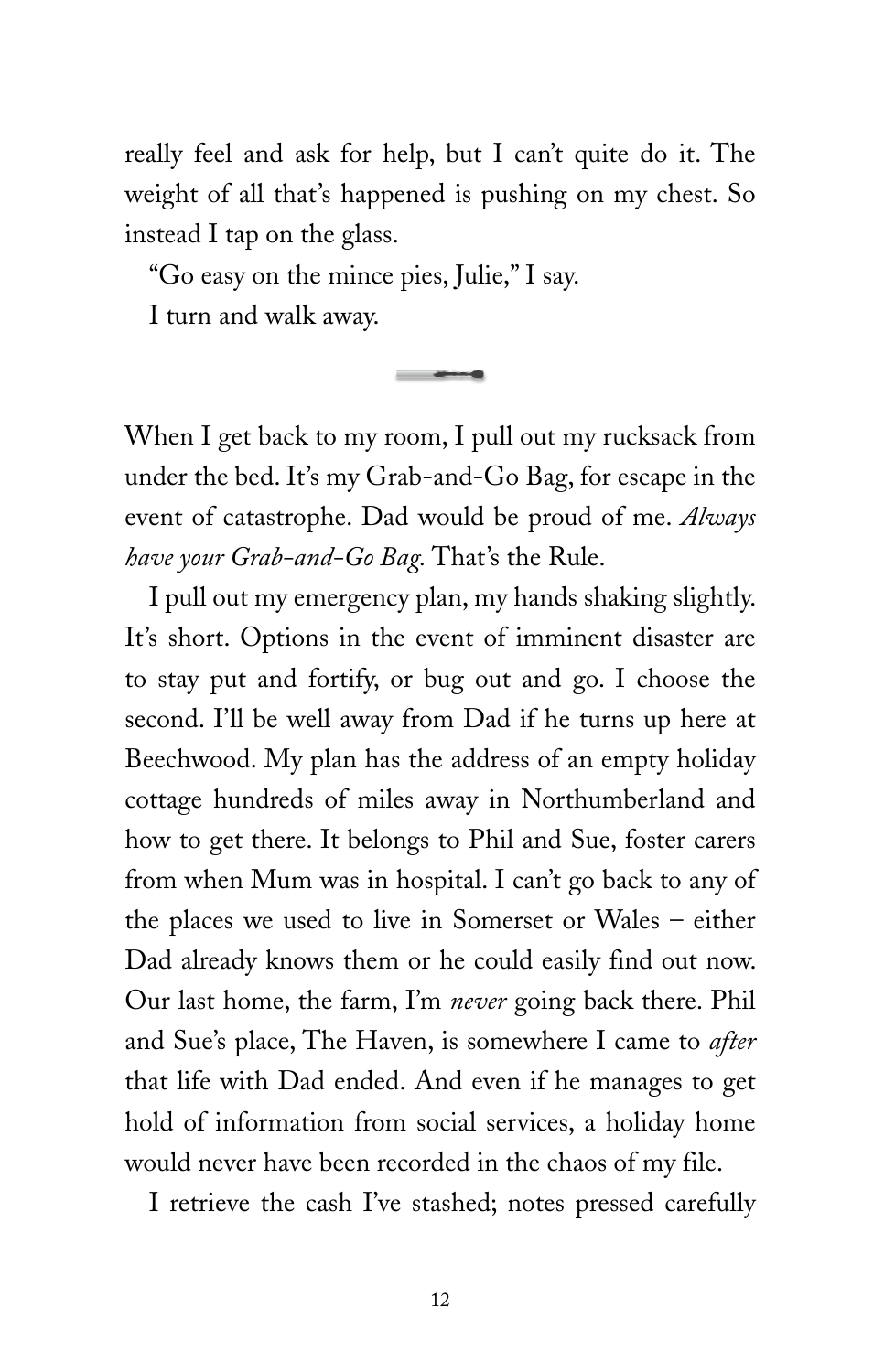inside my hardback edition of *The Handmaid's Tale*. I've been picking up money from the more careless sixth formers who don't lock up their rooms properly. My contingency fund. I write a note for Mrs Maz the relief matron, signing it from Julie. I say that I'm on an unexpected weekend visit to old foster parents and will be back in time for school on Monday morning.

Phones are too easily traced so I switch mine off and wedge it at the back of my drawer. There's no one I need to call. No one who will be worried about me except in a purely professional capacity. I have a brief pang of concern for Julie – she might get into trouble or might genuinely worry about me. But she'll get over it.

Some of the people here are the closest things to friends I've had for a while, but let's get real: I won't be missed. I've been hanging out with Sophie mostly. A girl who's been chucked out of some of the best schools in Britain, smokes twenty a day without anyone ever catching her and can swear in her posh, little-girl voice in a way that cracks me up. She's taken on the job of filling in the gaps in my cultural education and I try to show interest in the Netflix shows she wants to talk about. She'll find a new project after I'm gone.

I scan my room for anything else I want to take. I'm not big on clothes. Sophie jokes that I look like an undertaker's apprentice because I wear so much black. The fact that I rarely smile probably has something to do with it too.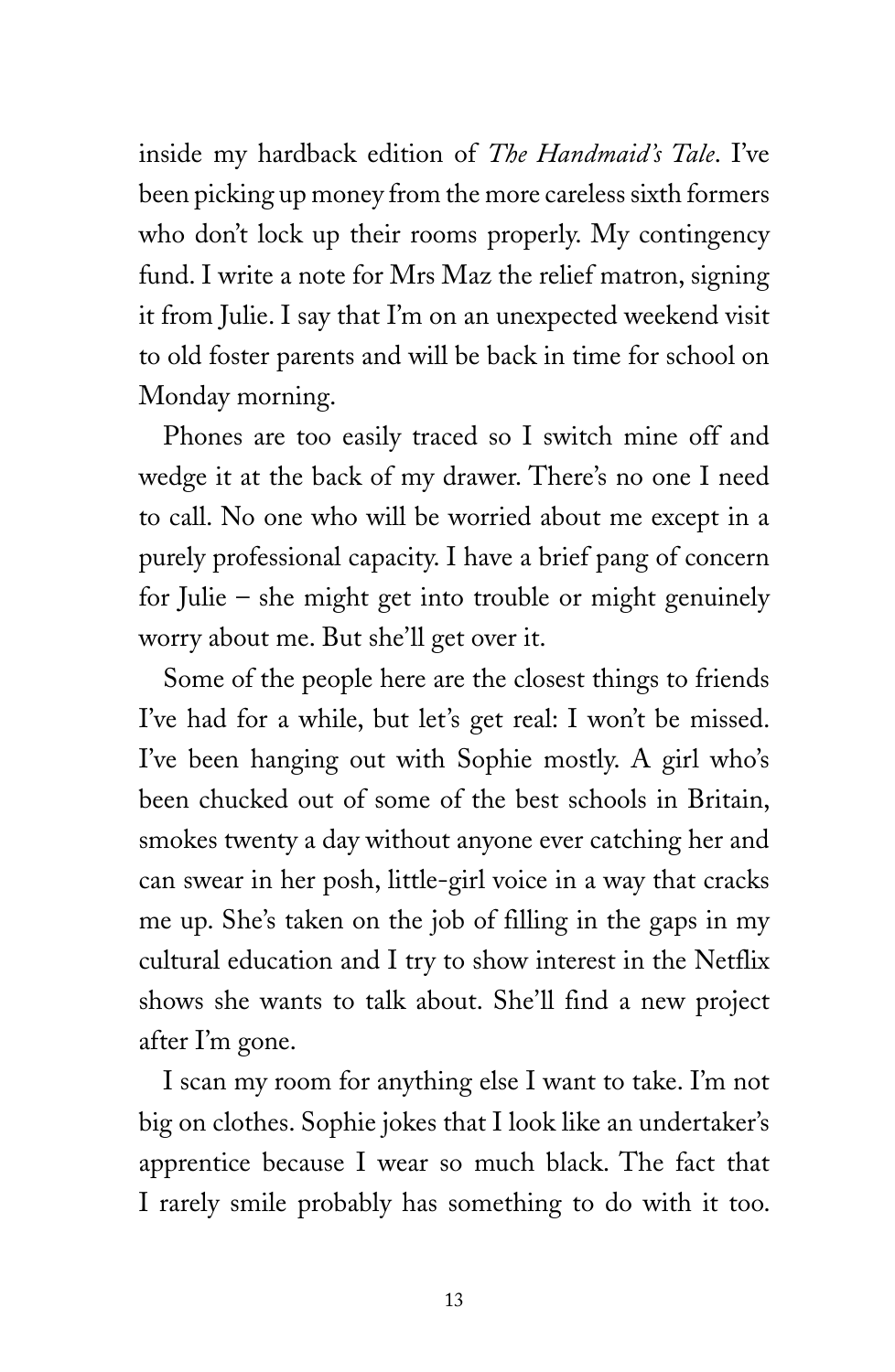I like being the girl who doesn't stand out, the girl nobody notices. Being inconspicuous can keep you alive. I tie my hair in a low ponytail, put on a beanie hat and add a big scarf that can cover half my face. I pack my decent waterproofs and wear my usual black coat with a deep hood. I don't want to look like I'm walking in the mountains – I'm just a teenage girl catching a train to family. Normal. Average.

At the last minute, I pick up Julie's advent calendar. I open the first window to reveal a tiny 'Letter to Santa'. Ironic. Dad's letter came with the major implication that I am on the naughty list, for being quite so difficult to find. Thanks to him, I've now got no idea where I'll be by the time the rest of the cheap, glittery card windows are open.

I shouldn't bring the advent calendar. It serves no purpose.

 $\longrightarrow$ 

I pack it in my bag.

Thirty minutes' brisk walk gets me to the station. I need to think ahead, that's one of the Rules: think how this will look to anyone trying to find me. I buy two tickets, exactly as set out in my emergency plan. First, I get a single to Cardiff from the bored man at the counter, using my bank card. Julie knows about my bank account – she helped me set it up. I make a meal of it, spending ages looking for my purse, asking inane questions about things to visit there so that he's more likely to remember me. I buy a second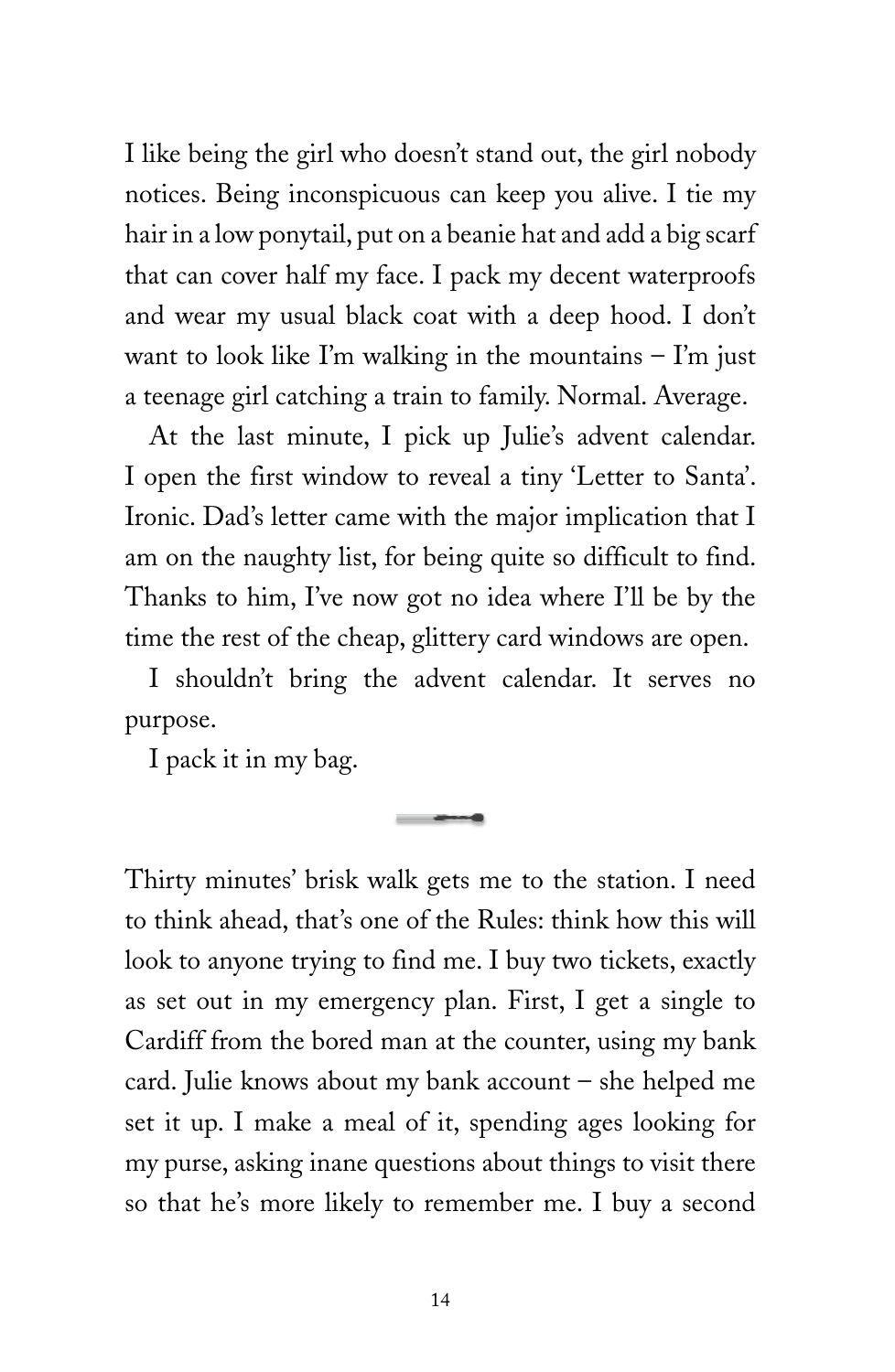ticket for Edinburgh from the machine out of sight of the counter, feeding notes carefully into the slot. My dad came to think all state authorities were out to get him, tracking his movements, prying into his finances and his irregular immigration status. So I'm well trained in concealing my data trail. Or laying a fake one.

I wait for the train in the ladies' toilets, away from any platform cameras. I dive into a cubicle when a woman enters – and then tell myself not to be so jumpy, to pull myself together, not to draw attention. No one is coming to take me back to school. As my train finally pulls in to the platform, I merge with other passengers and hop on, hood up. I change platforms at Bath, tagging along behind a noisy group of tourists and their wheelie cases.

Pulling into London past midnight, I spend hours drifting between rundown 24-hour fast-food places to keep warm while I wait for the first train north. I don't use a bank card, just cash, and only if I'm getting the evils from the staff and have to buy something to stop them kicking me out into the cold. This cash has to last me. I drink fizzy drinks and strong coffee to stay awake to keep an eye on my stuff.

It's easier to do all this if you've trained your whole life for it. But I need to add a new worst-case scenario to the list of emergency events we planned for – not one Dad ever mentioned. *Running from him.*